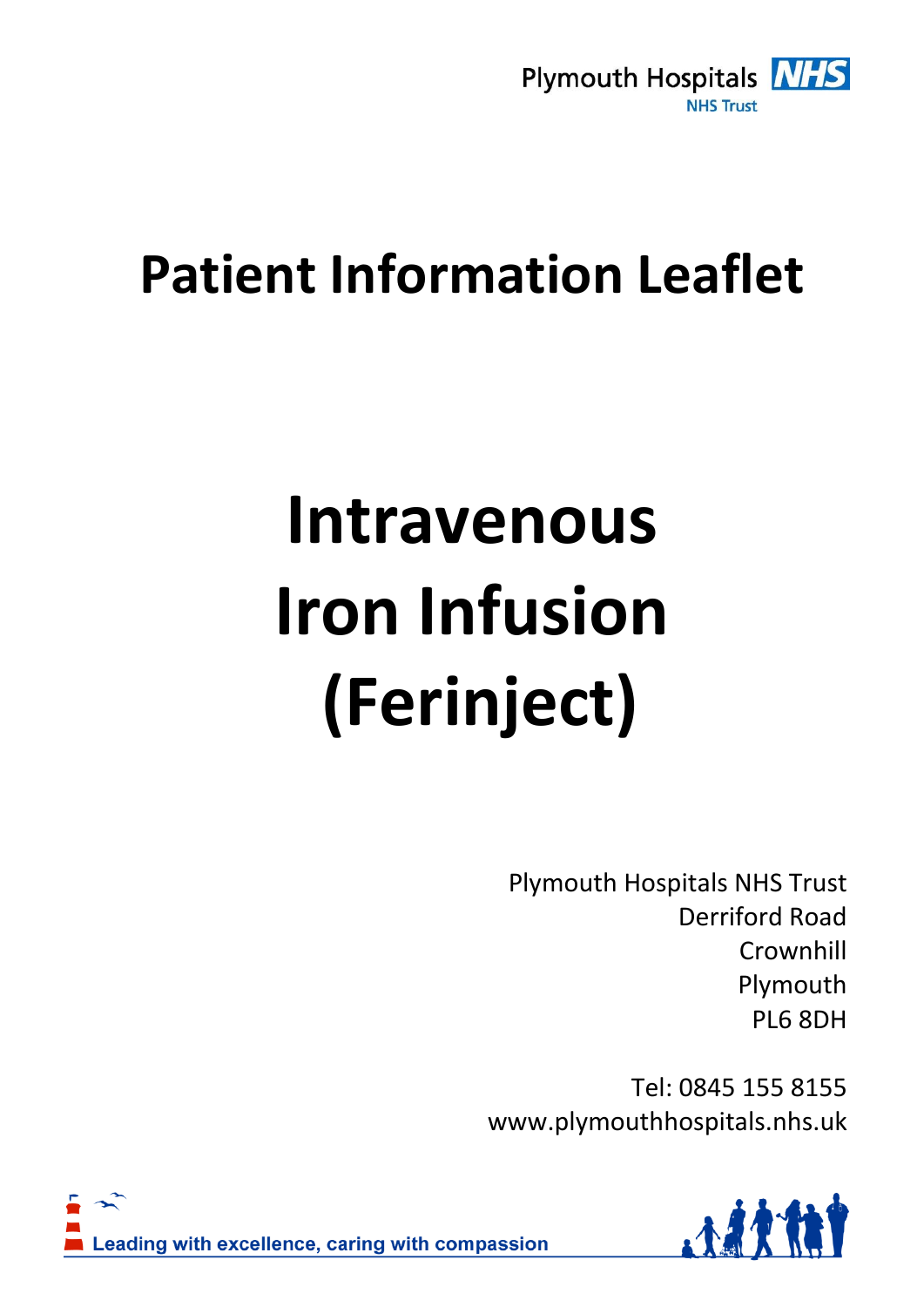# **Who is this information for?**

This information is for patients who may need an intravenous (IV) Ferinject iron infusion as part of their hospital treatment.

#### **What is iron?**

Iron is an essential nutrient for your body. It is an important part of haemoglobin (Hb), the red pigment which gives blood its colour and which carries oxygen around your body.

# **What does intravenous (IV) infusion mean?**

Intravenous (IV) means giving something directly into the blood stream of the body through a vein. A needle, placed into a vein in your hand or arm, is attached to a drip that contains iron. This fluid is slowly 'dripped' (infused) into the vein and mixes with the blood in your body. This is called an infusion.

#### **Why do I need an iron infusion?**

Your blood results have shown that the amount of iron you have in your blood is low. You need iron so your body can make new haemoglobin and red blood cells to carry the oxygen your body requires. An iron infusion will increase your iron levels more rapidly than iron tablets or liquid.

# **What are the likely benefits of an iron infusion?**

Your blood iron level will increase and this may result in your haemoglobin increasing as well. You may notice that you are less tired, have more energy, better concentration and become less breathless when taking exercise.

#### **You should not receive intravenous iron if:-**

- You are known to be sensitive (allergic) to any iron preparations intended for intramuscular or intravenous administration
- You are known to have damage to your liver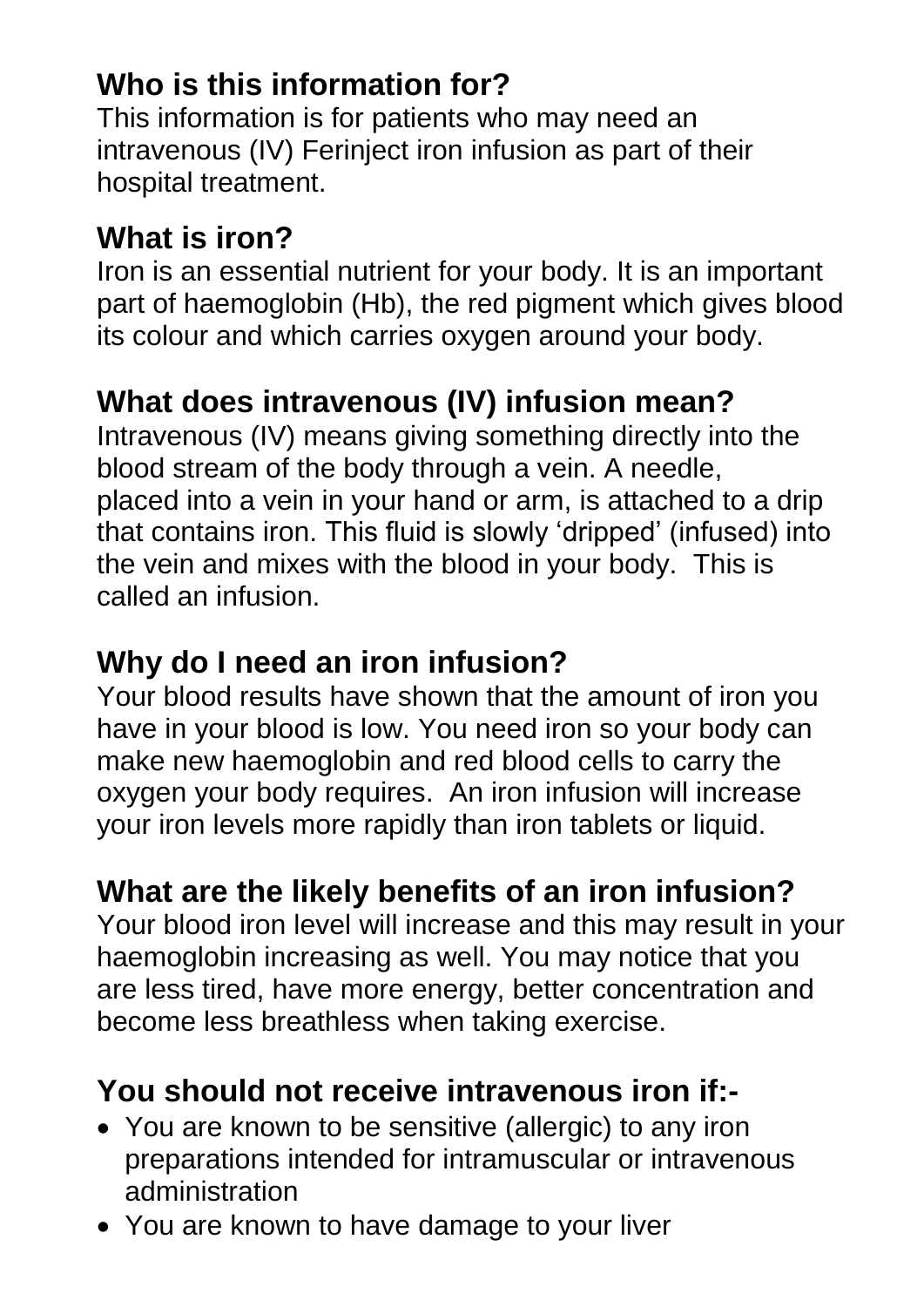- You have any acute or chronic infections
- You have **severe** asthma
- You are less than 12 weeks pregnant

#### **How will the intravenous iron be administered?**

- Your doctor will determine the appropriate dose of iron.
- A small needle will be placed in a vein in your hand or arm. The iron will be given through a pump, which takes approximately 15 minutes.
- After the iron has been given, you will stay on the unit for half an hour so that the nurses can check you do not have any side effects.
- If you feel well, you will be allowed to go home immediately.

#### **Are there any side effects or risks with a Ferinject iron infusion?**

There are some potential side effects to having an iron infusion. The most common is a metallic taste in your mouth. This normally disappears within 15 minutes of you having the infusion. You might feel light headed, sick or dizzy. If you have these symptoms, please tell a member of staff.

Other effects you may notice following treatment of iron include: lowering of blood pressure, tingling or numbness of the limbs, abdominal discomfort, muscular aches and pains, fever, rashes or skin flushing, swelling of the hands and feet.

Anaphylactic like reactions are very rare (less than 1 in 1000 patients). Symptoms may include: paleness, swollen lips, itchiness, weakness, sweating, dizziness, feeling of tightness in the chest, chest pain, fast pulse, difficulty in breathing.